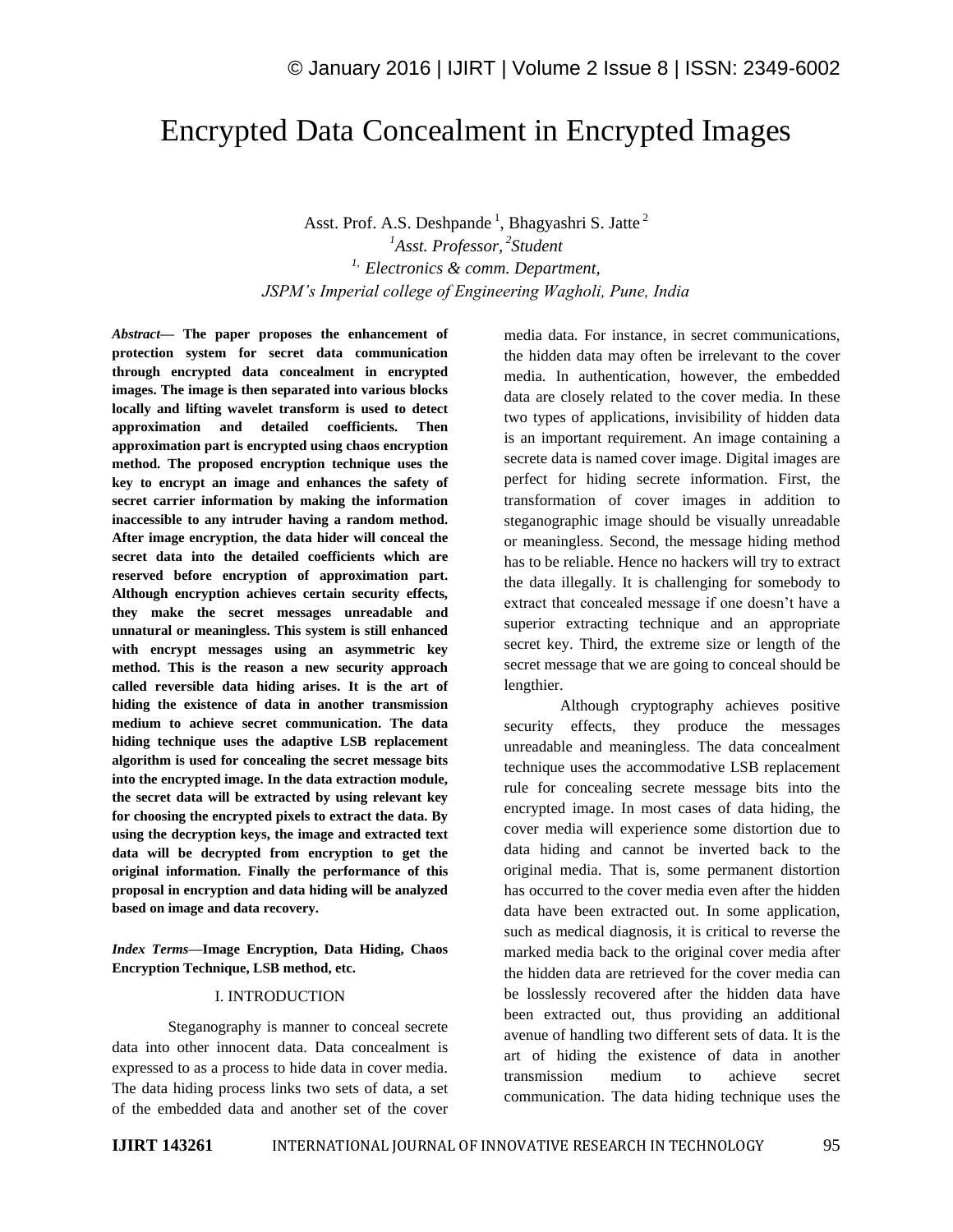adaptive LSB replacement algorithm for concealing the secret message bits into the encrypted image. In the data extraction module, the secret data will be extracted by using relevant key for choosing the encrypted pixels to extract the data. By using the decryption keys, the image and extracted text data will be extracted from encryption to get the original information.<br>Content owner



Fig.1 Block diagram of non-separable reversible data hiding in encrypted image.

Since losslessly vacating room from the encrypted images is relatively difficult. If we reverse the order of encryption and vacating room, i.e., reserving room prior to image encryption at content owner side, the RDH tasks in encrypted images would be more natural and much easier which leads us to the novel framework, "reserving room before encryption (RRBE)". Finally the performance of this proposal in encryption and data hiding will be analyzed based on image and data recovery. Data Protection system for secret data transmission based on, Reversible encrypted data concealment in encrypted images using chaos encryption, Asymmetric key encryption and adaptive least significant bit replacement technique. Methodologies used are Lifting Wavelet Transformer, Chaos based image encryption. Asymmetric key algorithm based text encryption, Adaptive LSB Replacement, Data Recovery by decryption, Parameter Analysis (MSE, PSNR, Correlation, Elapsed time. Obviously, most of the existing data hiding techniques are not reversible.

#### II. PREVIOUS METHODS

Chaotic systems are very suitable for data message encryption because they have several good properties, for example, (a) chaotic motion is neither periodic nor convergent, and the domain is limited. With time passing, the points of the movement trace traverse all over domain, namely the ergodicity of the chaotic orbit; (b) the flexing and collapsing are

carried continually through the limited domain. Therefore the outputs of chaotic systems are very irregular, similar to the random noise; (c) because chaotic systems are extremely sensitive to their initial conditions, the movement of any two closed points can be separated in an exponent rule. The long-term movement trace of systems cannot be forecasted. These dynamics characteristics cause chaotic sequences to be wideband, pseudo-random, and unmasked hardly. Different chaotic sequences can be produced with the different initial values of the systems. Therefore, the encrypting space is very wide. Because chaotic sequences are easy to control and easy to regenerate, the possibility for encryption and decryption has been provided [4]. A relationship between chaotic systems and cryptosystems is given by Fridrich [3].

In recent years, many RDH techniques have emerged in recent years. Fridrich et al. [1] created a general framework for RDH. By initial extracting compressible choices of original cowl thus pressure them losslessly spare space is also saved for embedding auxiliary info. A further well-liked technique relies on distinction enlargement (DE) [3], throughout that the excellence of each component cluster is enlarged , e.g., magnified by 2, then the little quantity vital bits (LSBs) of the excellence unit of measurement all-zero and could be used for embedding messages. Another promising strategy for RDH is bar graph shift (HS) [4], throughout that space is saved for info embedding by shifting the bins of bar graph of gray values.

*1. Choices of data concealment* 

1. The host signal need to be non-objectionably degraded and thus the embedded info need to be minimally perceptible. (The goal is for the knowledge to remain hidden. As any magician will tell you, it's potential for one issue to be hidden whereas it remains in plain sight; you simply keep the person from looking at it. We'll use the words hidden, inaudible, unperceivable, associated invisible to mean that Associate in nursing observer does not notice the presence of the knowledge, albeit they are perceptible.)

2. The embedded info needs to be directly encoded into the media, rather than into a header or wrapper, so as that the knowledge keeps intact across varied record formats.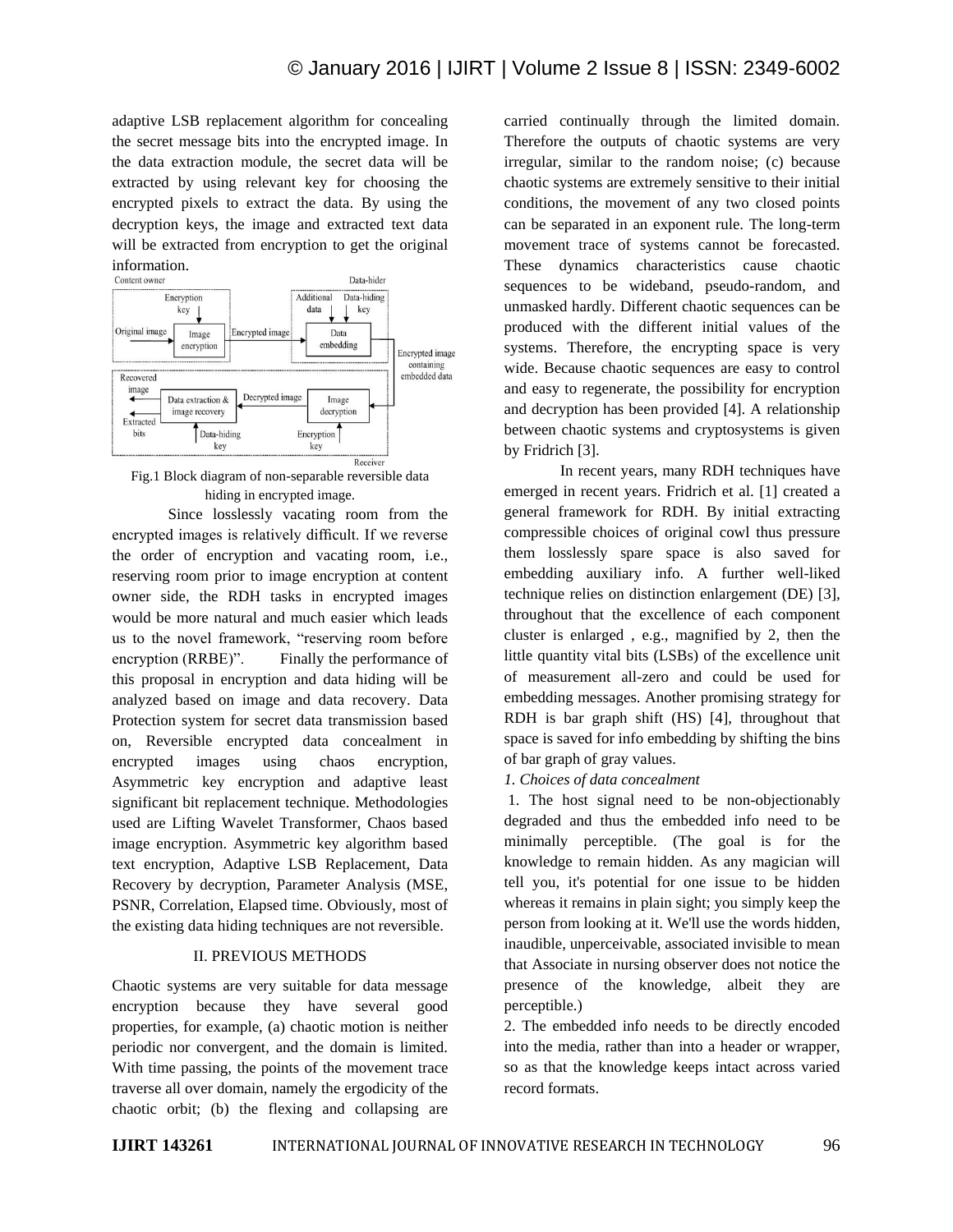3. Asymmetrical secret writing of the embedded info is fascinating, since the aim of data concealment is to remain the knowledge at intervals the host signal, but not basically to create the knowledge powerful to access.

4. Error correction coding1 need to be accustomed guarantee info integrity. It's inevitable that there will be some degradation to the embedded information once the host signal is modified.

5. The embedded information need to be selfclocking or each that means re-entrant. This ensures that the embedded info is also recovered once exclusively fragments of the host signal unit of measurement out there, e.g., if a line is extracted from associate interview, info embedded at intervals the section is also recovered. This feature to boot facilitates automatic decoding of the hidden information, since there is not any need to be compelled to envision the initial host signal.

#### III. PROPOSED SCHEME

The proposed scheme combines the benefits provided by both systems mentioned above. As will be clear in the results, the first system based on Chebyshev chaotic sequence, is relatively simple and hence the time taken for the encryption process is very less. The proposed system as in the second system based on Logistic Map has two encryption stages. The first encryption stage uses a chaotic system that is based on the Logistic Map, but unlike the second system, the second encryption stage in the proposed system uses a discrete chaotic sequence based on Equation. (3).

$$
T_n(x) = \cos (n \arccos(x)) \tag{1}
$$

It can be simply assumed  $T_{n+1}(x)=2xT_n(x)T_{n-1}(x)$  (2)

For  $n \in N$ ,  $n \ge 2$ , and  $x \in [-1, 1]$ , every T  $n(x)$  is chaotic.

The discrete orders of the chaotic dynamical scheme are attained by the following equation:

$$
x_{k+1} = T_n(x_k) \tag{3}
$$

For  $n = 5$ , from Eq. (4.2) & Eq. (4.3), the following relationship is established

$$
x_{k+1} = T_5 (x_k) = 16x_k^5 - 20x_k^3 + 5x_k
$$
 (4)

Where  $k = 0, 1, 2...$ 

Selecting any initial value  $\mathbf{x}_0$  in [-1, 1], a discrete chaotic Chebyshev sequence by any length  $\{x_1, x_2, \ldots, x_M\}$  can be created using Equation. (4).

# 1*. Discrete Chaotic Encryption*

The Discrete Chaotic Encryption proposed is based on Chebyshev chaotic sequences. Chebyshev mapping is a simple mapping, and the n rank Chebyshev mapping can be described as given follows:

### *1.1 Encryption Process*

If a digital picture e.g. A of size M x N pixels desires to be encrypted, a corresponding Chebyshev discrete chaotic encrypting algorithm of digital images is expressed as follows:

- 1. Arbitrarily select two values  $x_0$  and  $y_0$  in the interval [-1, 1].
- 2. Generate two sufficiently long Chebyshev chaotic sequence using Eq. (4.4) and  $x_0$  and  $y_0$ as the initial conditions. The lengths of the two orders must be much larger than M and N respectively.
- 3. Arbitrarily intercept two sequences of length M and N from the above two sequences respectively i.e.  $\{x_1, x_2, \ldots, x_M\} \& \{y_1, y_2, \ldots,$  $y_N$
- 4. Rearrange the two orders obtained in stage 3 either in rising or descending order to get two new discrete chaotic sequences of length M and N respectively i.e.  $\{x'_1, x'_2, \ldots, x'_M\}$  &  ${y'_1, y'_2, \ldots, y'_N}$
- 5. Decide the position of each  $x_i \in \{x_1, x_2, \dots, x_M\}$  in sequence  $\{x'_1, x'_2, \dots, x'_M\}$  and generate replacement address set  $S1 = \{a_1, a_2, ..., a_M\}$
- 6. Similarly decide the position of each  $y \in$  $\{y_1, y_2, \ldots, y_N\}$  in the sequence  ${y'_1, y'_2, \ldots, y'_N}$  to generate replacement address set  $S2 = \{b_1, b_2, ... b_N\}$
- 7. The address set S1 is used in row scrambling of the pixels in the digital image.
- 8. Similarly, the second sequence S2 is used to scramble the columns of the digital image. The decrypting process of the image is the inverse process of the encryption.

*2. Logistic Map Encryption* 

The basic Logistic-map is formulated as:

$$
f = u * x * (x - 1) \tag{5}
$$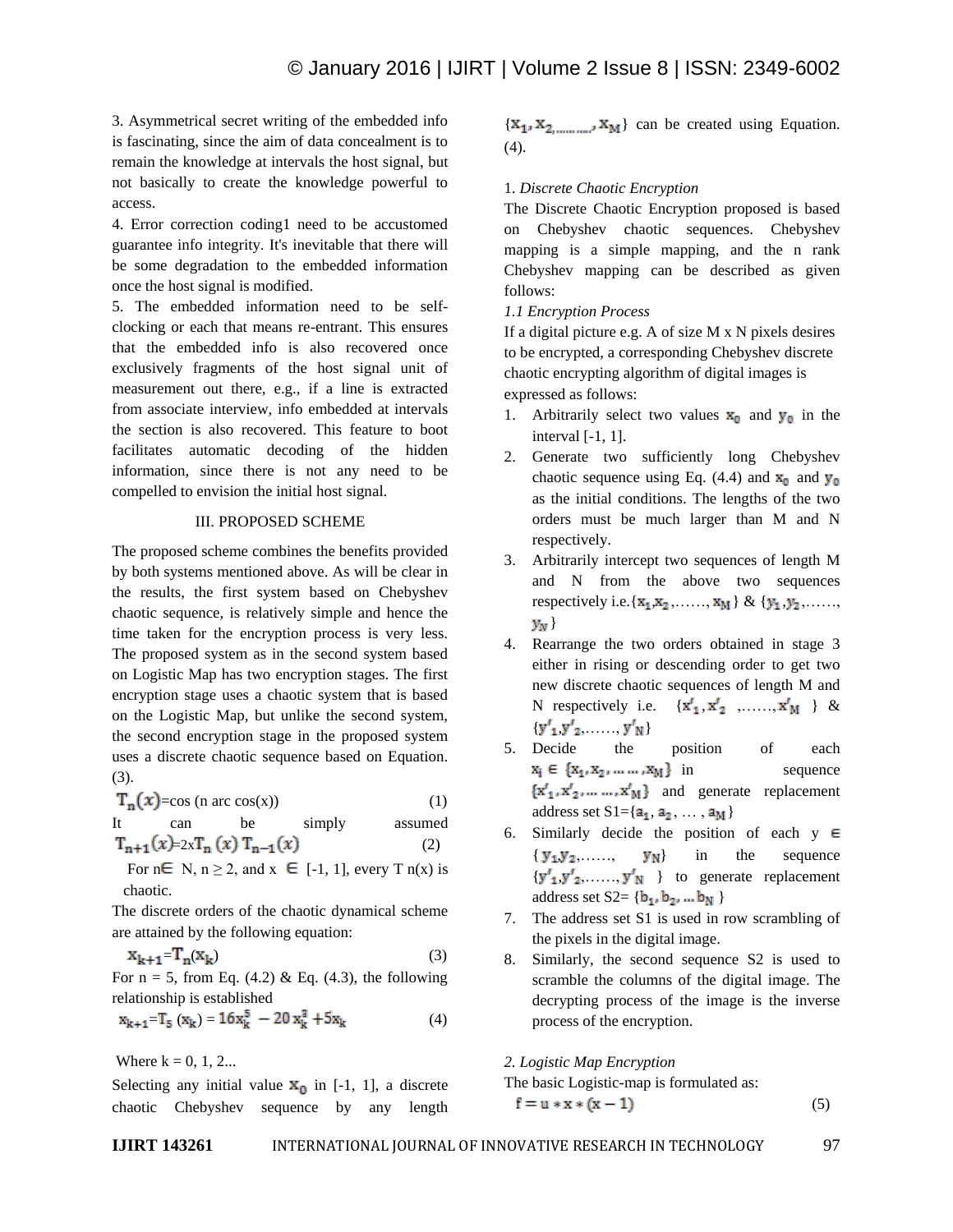#### Where,  $x \in (0, 1)$

The parameter  $\mu$  and the initial value  $x_0$  can be adopted as the system key  $(\mu, X_0)$ . The research result shows that the system is in chaos on condition that  $3.569 < \mu < 4.0$ . The encryption scheme is composed of two chaotic systems. One creates a binary stream and the other creates a permutation matrix P. First, the pixel values of the plain image are modified randomly using the binary stream by the traditional stream ciphers technology, namely bitwise XOR operation. Then the improved image is encrypted again by matrix P.

#### *2.1 Encryption Process of logistic map*

Consider the plain image to be represented by A, and A (i, j) stands for an individual pixel in the image. The system key is denoted as  $k = (k_1, k_2)$ where,  $k_1 = (\mu_1, x_{01})$  and  $k_2 = (\mu_2, x_{02})$  are the initial conditions of the two chaotic systems respectively. The encrypting process consists of following five steps :

- 1. Generate a chaotic sequence using the sub-key  $k_1$  as the initial conditions of k the first chaotic system.
- 2. Transform the chaotic sequence into a binary stream by a threshold function.
- 3. Modify pixel values of the plain image  $A(i, j)$ using the binary stream as a key stream and get the image  $A'$  (i, j). The operation is bit-wise XOR.
- 4. Construct a permutation matrix P using the subkey  $k_2$  as the initial conditions of the second chaotic system.
- 5. Encrypt the image  $A'(i, j)$  by permutation matrix P and get the encrypted image  $A''(i, j)$ .

The encryption process is done in above algorithm. The decrypting process is the reverse process of encrypting.

### *3. Proposed Algorithm*

The proposed scheme mixes the benefits delivered by both systems stated above. As will be clear in the results, the previous system created on Chebyshev chaotic order, is comparatively simple and therefore the time occupied for the encryption process is too less. The proposed system as in another system created on Logistic Map has two stages of

encryption. The previous encryption phase uses a chaotic system which is based upon the Logistic Map, and then unlike the next system, the second encryption stage in the suggested system uses a discrete chaotic sequence based on Equation. (4.4). *3.1 Encryption Algorithm*

The key for encoding is denoted as  $k = (k_1, k_2)$ , where  $k_1 = (\mu, x_{01})$  and  $k_2 = (x_{02}, y_{02})$ . The parameter ' $\mu$ ' is selected as that  $3.569 < \mu < 4.0$  and  $x_{01} \in (0, 1)$ 

The initial conditions  $x_{02}$  and  $y_{02}$  for the chaotic system of the second stage occur in [-1, 1]. Consider the plain image to be represented by A of size M x N, and A (i, j) stands for an individual pixel in the image. The encrypting process consists of following steps:

- 1. Generate a chaotic sequence using the sub-key k1 as the initial conditions of the first chaotic system.
- 2. Transform the chaotic sequence into a binary stream by a threshold function.
- 3. Modify pixel values of the plain image A (i, j) using the binary stream as a key stream and get the image A' (i, j). The operation is bit-wise XOR.
- 4. Generate two sufficiently long Chebyshev chaotic sequence using Equation. (4.3) and  $x_{02}$ and  $y_{02}$  as the initial conditions. The lengths of the two sequences should be much larger than M and N respectively.
- 5. Arbitrarily intercept two sequences of length M and N from the above two sequences respectively.
- 6. Rearrange the two sequences obtained in step 5 either in ascending or descending order to get two new discrete chaotic sequences of length M and N respectively.
- 7. Decide the position of each  $x_i \in \{x_1, x_2, \dots, x_m\}$  in sequence and  ${x', x', ..., x', m}$  generate replacement address set  $S1 = \{a_1, a_2, a_m\}$ .
- 8. Similarly decide the position of each  $y_i \in$  ${y_1, y_2, \ldots, y_n}$  in the sequence  ${y'}_1, {y'}_2, \ldots, {y'}_n$  to generate replacement address set  $S2 = \{ b_1, b_2, \ldots, b_n \}$
- 9. The address set S1 is used in row addition of the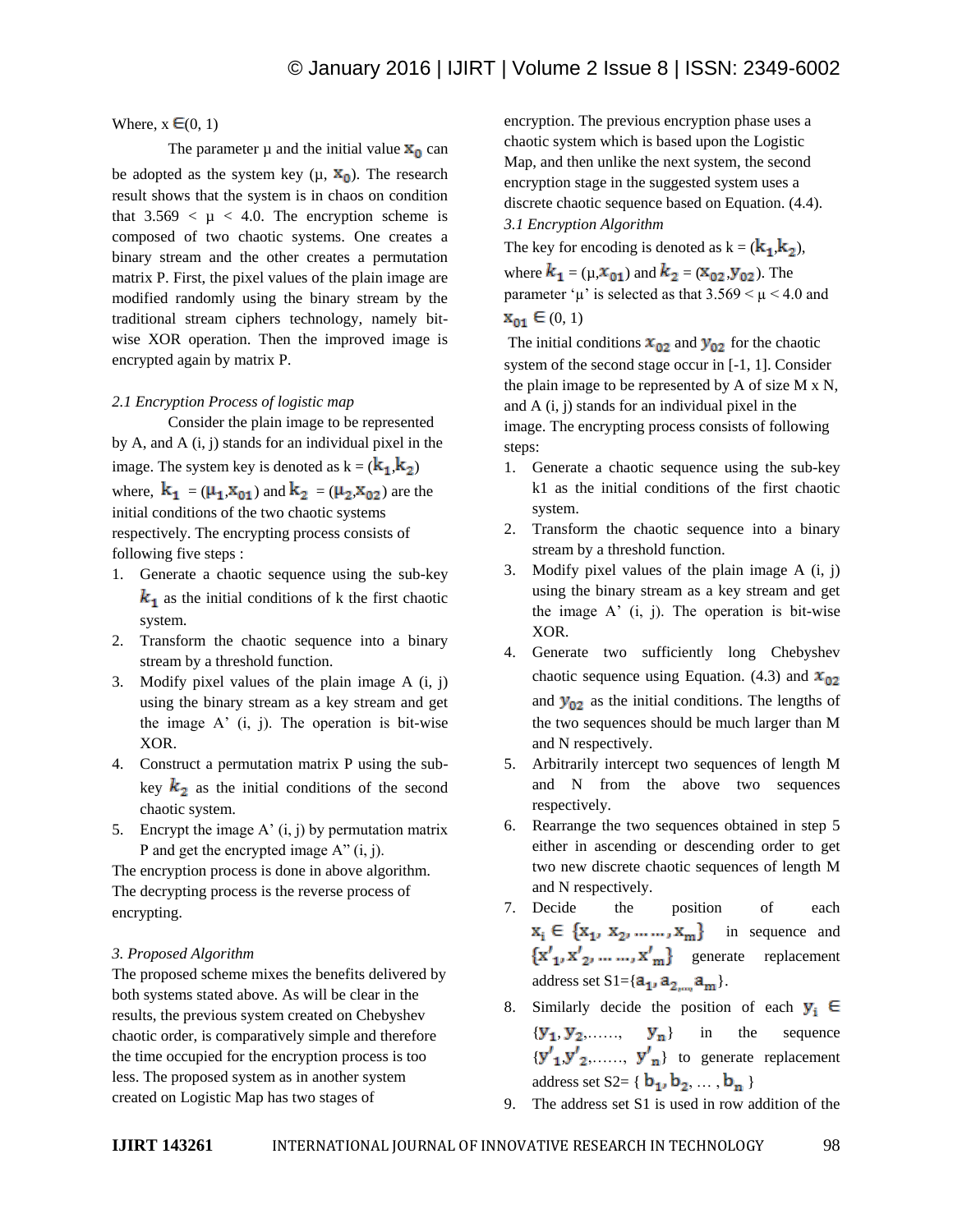pixels in the image encrypted in stage I. Similarly, the second sequence S2 is used to scramble the columns of the images encrypted in stage I.

*3.2 Generation of Binary Stream* 

The process for generating the binary stream mentioned in step 2 of section 5.1 above is as follows:

1. Generate a chaotic sequence using the sub-key k1 as the initial conditions of the first chaotic system. i.e.

2. Generate a binary stream from the above chaotic system *xi* by using a threshold function *F.* The threshold function  $F$  is as given below:

$$
F(x) = \{00000000 \quad 0 \le x < \frac{1}{2^{8}}
$$
  
\n00000001  $\frac{1}{2^{8}} \le x < \frac{2}{2^{8}}$   
\n00000010  $\frac{2}{2^{8}} \le x < \frac{3}{2^{8}}$   
\n, 11111111  $\frac{255}{2^{8}} \le x < 1\}$  (6)

#### *4 Lifting Scheme of Wavelet Transform*

LWT is used to decompose the image into unlike subbands images, viz. LL, HH, LH, and HL to conceal the messages in the coefficients of image pixel of the subbands. The Lifting wavelet scheme is a simplest and efficient algorithm used to determine wavelet transforms. The established a lifting scheme used for the structure of bi-orthogonal wavelets Wim Sweldens. The important characteristic of this lifting wavelet scheme is such that all explanations are resulting in the type of spatial domain. This does not need complex precise calculations which are used in traditional methods. This does not respite on Fourier transforms. Lifting pattern of wavelet has used to create second invention wavelet; those are not essentially translation and dilation of single particular function. It was initiated as a method to progress a given DWT to obtain specific properties.



Fig.2 Block diagram of LWT method

**Step1:** Column wise processing to get H and L  $H=(\mathsf{C}_0-\mathsf{C}_e)$  (7)  $L=(C_e-(H/2))$  (8)

Where,  $C_0$  and  $C_e$  is the odd column and even column wise pixel values

**Step 2:** Row wise processing to get LL, LH, HL and HH.

Separate odd and even rows of H and L.

Namely,  $H_{odd}$  - Odd row of H

 $L_{odd}$  - Odd row of  $L$ 

 $H_{\text{even}}$  - Even row of H

L<sub>even</sub> - Even row of L

$$
LH = L_{odd} - L_{even}
$$
 (9)

$$
LL = L_{even} - [LH / 2]
$$
 (10)

$$
HL = H_{odd} - H_{even}
$$
 (11)

$$
HH = H_{even} - [HL / 2]
$$
 (12)

Inverse Integer wavelet transform is formed by Reverse lifting scheme (LWT). Procedure is similar to the forward lifting scheme.

### *5 LSB Insertion*

A basic notion of LSB substitution system is insertion of the circumstances data at the rightmost bits so that the concealing formula does not disturb value of the original pixel significantly. Hence, a modest permutation of the extracted provides us the original private data. This technique is simple and straightforward. But, when the capability is greatly improved, the image quality decreases a large and hence a suspected stego-image results. Furthermore, the unchangeable data might be certainly stolen by easily extracting direct k-rightmost bits.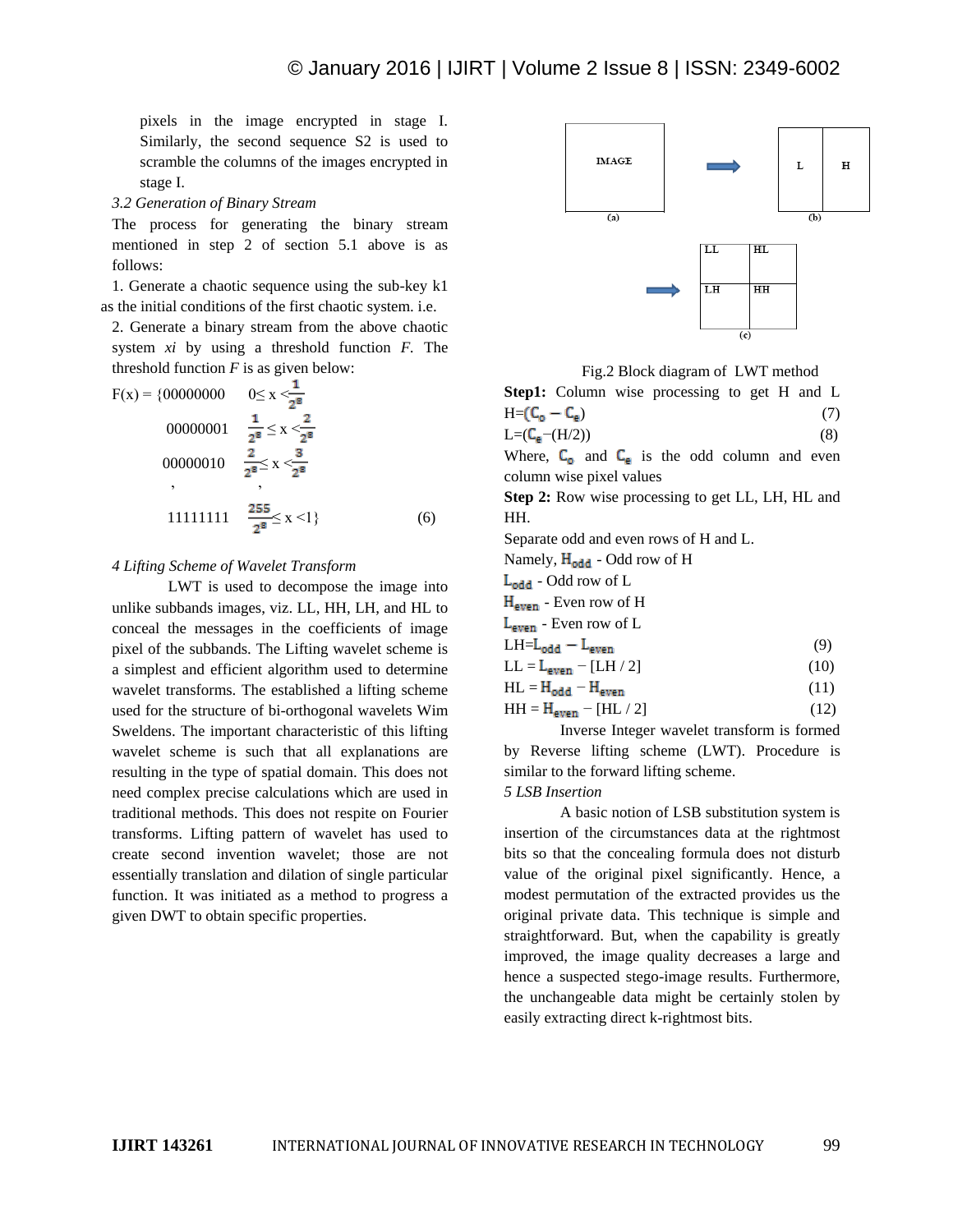# © January 2016 | IJIRT | Volume 2 Issue 8 | ISSN: 2349-6002



Fig.3 the weighting arrangement of an 8-bit pixel The weighting arrangement of an 8-bit pixel number is illustrated in Figure3 A chief benefit of the LSB system procedure is it is easy and quick. There is steganography software established which work nearby LSB color changes via palette manipulation. LSB insertion also works fine with gray-scale images. LSB substitution is very commonly used in steganography process, which is the technique of LSB substitution. In the gray level type image, each pixel contains of 8 bits. One image pixel may hence show  $2^8$ =256 deviations.

# IV EXPERIMENTAL RESULTS

In this dissertation work, secret data communication is done over unsecure channel based on image encryption and data hiding technique. Lifting wavelet transform is used to reserve space for concealing data. Chaos encryption is used to protect image contents. Using MATLAB software, above approaches is carried out. The outcomes are as follows.

The encryption algorithms of the three systems have been implemented in MATLAB 7.4. For the first system the initial conditions which also constitute the key for the encryption algorithm are:  $x0= 0.496264538324968$  &  $y0 = -636856254848635$ .

The results for the encryption process are shown below.









**(d)**

Fig.4. Results of Encryption using the Chaotic Encryption system based on Chebyshev Chaotic sequences (a) the plain image (b) its transformed image (c) image in which text is concealed and (d) its recovered image

As is seen in Figure 3, both the cipher images show a mesh pattern; a result of the row and column scrambling. For the second encryption scheme based on Logistic Map the system key or the initial conditions taken are as follows:

 $\mu$ 1 = 3.9, x01=0.400005674,  $\mu$ 2 = 4.0, x02 = 0.347834217;

The results of the encryption process are as shown below in Figure 3. Finally, results of used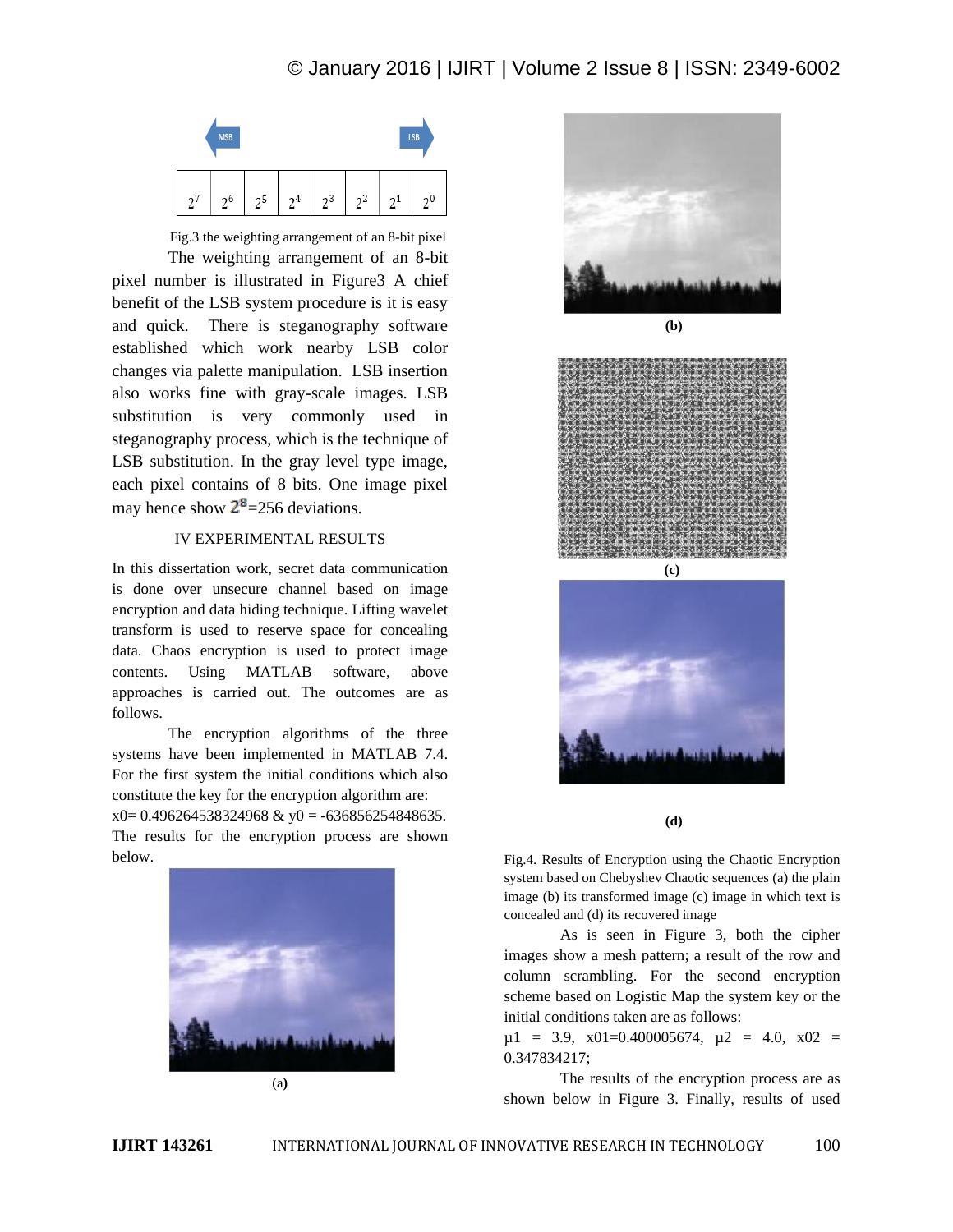encryption method are as displayed below in Figure 8.5, figure 8.6 and figure 8.7. Comparing Figure 8.1 with Figure 8.4, it can remain seen that there is not much difference in the encrypted images achieved by proposed techniques.

Input Text: Bhagyashri

Cipher or encoded Text: ¶Oå™xgj3˜% Decryption Text: BhagyashriÕ



Fig. 5 Hiding Capacity vs. MSE

Figure 5 shows the graph of Hiding Capacity vs. MSE, in which as hiding capacity or data is to be hidden increases then Means square error of image also increases. Hiding capacity varies between 10 to 50 bpp. With increase in the hiding capacity MSE increases from 0.005 to 0.05.



Fig.6 PSNR vs. Hiding Capacity

Figure6 shows the PSNR vs. Hiding Capacity in which PSNR decreases with increase in hiding capacity of data in an image. The more is PSNR then hiding capacity is reversed because data to be hidden is also more. .Hiding capacity varies between 10 to 50 and PSNR increases from 61 to 69 with decrease in hiding capacity.



Figure 7 shows the graph of PSNR vs. MSE in which PSNR increases with decrease in MSE. More PSNR means that less is error because PSNR shows the peak error in images. The value of MSE and PSNR is estimated in above graph. MSE varies between 0.005 to 0.05 and PSNR increases from 61 to 69 with decrease in MSE.

The PSNR block work out the peak signalto-noise ratio, in dB, amongst two images. The higher the PSNR, the better is the feature of the compressed or reconstructed image. The PSNR block computes the peak signal-to-noise ratio, in decibels, between two images. This ratio is often used as a quality measurement between the original and a compressed image. The higher is the PSNR, the better the quality of the compressed or reconstructed image.

To compute the PSNR, the segment first estimates the mean-squared error using the following equation:

$$
PSNR = 10 \times \log_{10} \frac{255^2}{MSE}
$$
  
=  $10 \times \log_{10} \frac{255^2}{(2k-1)^2} dB$  (13)

The MSE and PSNR, both are the error metrics have used to match image compression quality. To compute the PSNR, the block first calculates the mean-squared error using the following equation.

$$
\text{MSE} = \frac{1}{M \times N} \sum_{i=1}^{M} \sum_{j=1}^{N} (a_{ij} - b_{ij})^2
$$
 (14)

 $(a_{ij})$  means pixel value at position (i, j) in the cover image and ' $b_{ij}$ ' means pixel value at same position in corresponding stego image.

*5. Sample Text Encryption in an image and Recovery* Input Text: hjfkdltige Cipher Text: Mâejn4' Decryption Text: hjfkdltige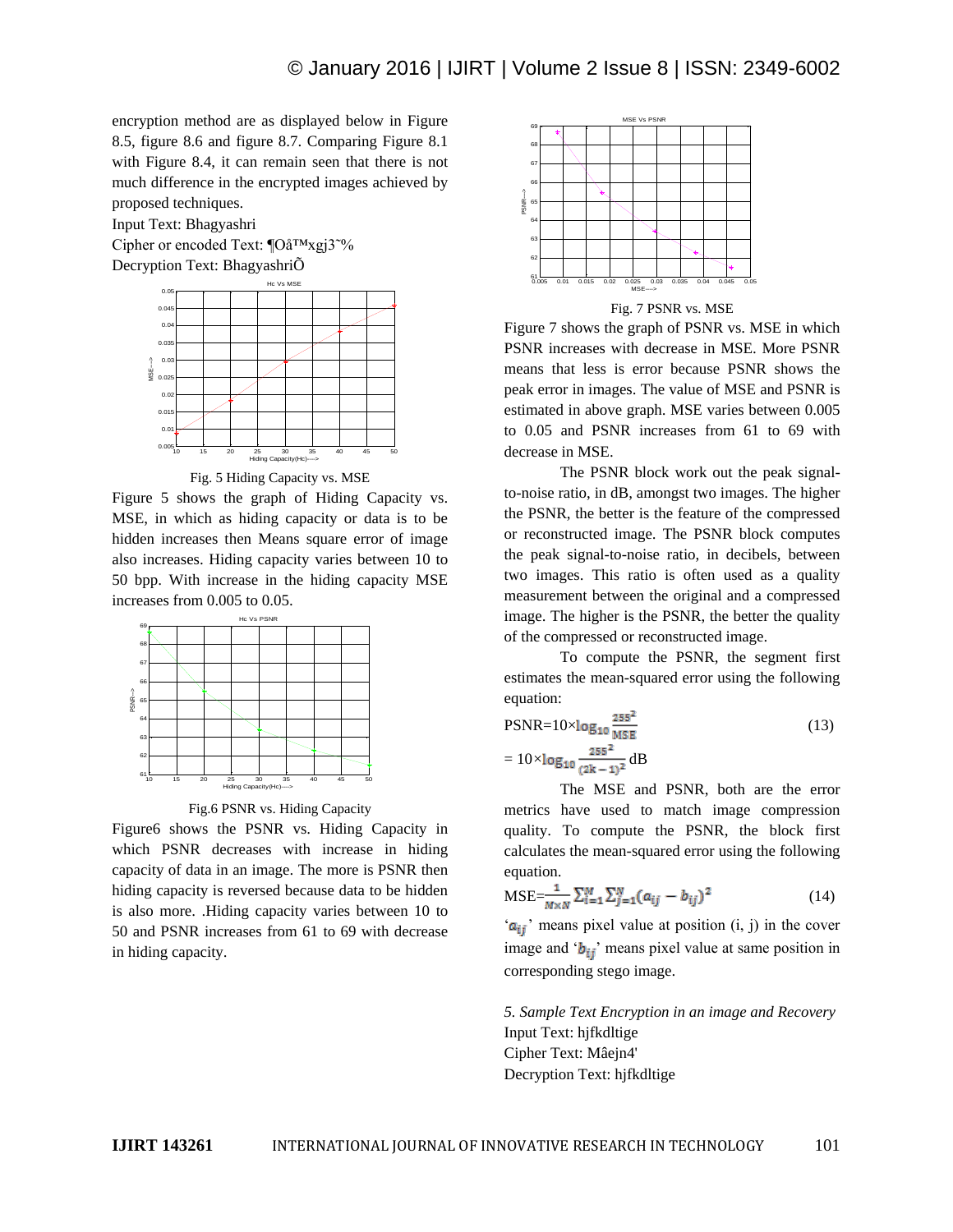Performance Metrics:

Mean Square Error: 0.0062 Peak Signal to Noise Ratio: 70.1890 dB Correlation: -6.8914e-004 Elapsed time: 5.2649 Sec

The proposed scheme is thus able to successfully combine the benefits of the two reviewed chaos based encryption schemes viz. faster execution time of the first technique and higher decorrelating ability of the second technique.

### V. CONCLUSION

The paper presents the protection of image and hidden data during transmission. The algorithm is based on reserving room technique approach and chaotic cryptographic system. The chaos encryption is used for protection of image contents while concealing procedure. The spatial domain of steganography is used because it gives better results in embedding capacity than transformation technique. In this, lifting wavelet transform is used to reserve extra space for hiding information effectively. After encrypting a message, the data is hidden using a LSB steganographic method which increases the embedding capacity. This technique is created the encrypted stego image with maximum data hiding capacity. In this way we can conceal a large size of data. The original image is recovered losslessly when embedded message extracted. This method satisfies the requirements such as hiding capacity and security which are estimated for data concealing. Moreover, when an attacker was to defeat the steganographic technique for detecting the message from the steganographic object, then he would still need the cryptographic deciphering key to decipher the encrypted message. The new algorithm and simulation results show that encryption and decryption are good and the algorithm has good security and robustness. The scheme has larger key space and is sensitive to the key. The scheme can resist most known attacks, such as brute-force attacks. The encryption scheme is faster than the one based just on Logistic Maps. So the proposed scheme is very suitable for the digital image encryption. Finally, the performance factors of system were evaluated with quality parameters such as means square error, PSNR factor and elapsed time. It is enhanced method which gives with better data hiding capacity rather than erstwhile methods.

# **REFERENCES**

1] Kede Ma, Weiming Zhang, Xianfeng Zhao, Member, IEEE, Nenghai Yu, and Fenghua Li "*Reversible data hiding in encrypted images by reserving room before encryption*" IEEE Trans. On Information Forensics and Security, Vol. 8, No. 3, March 2013

[2] Sanjeev Ghosh, Sangeeta Mishra, Payel Shaha, "*Chaos Based Technique for Digital Images*" ICWET'10, February 25-26, 2011, Mumbai, Maharashtra, India

[3] Thanikaiselvan, Arulmozhivarman. P, Rengarajan Amirtharajan, John Bosco Balaguru Rayappan, "*Wave(Let) Decide Choosy Pixel Embedding for Stego*" International Conference on Computer, Communication and Electrical Technology – ICCCET2011, 18th & 19th March, 2011

[4] Po-Yueh Chen, Hung-Ju Lin, "*A DWT Based Approach for Image Steganography*" International Journal of Applied Science and Engineering

[5] J. Tian, "*Reversible data embedding using a difference expansion*," IEEE Trans. Circuits Syst. Video Technol., vol. 13, no. 8, pp. 890–896, Aug. 2003.

[6] X. L. Li, B. Yang, and T. Y. Zeng, "*Efficient reversible watermarking based on adaptive prediction-error expansion and pixel selection*" IEEE Trans. Image Process., vol. 20, no. 12, pp. 3524– 3533, Dec. 2011.

[7] Xipeng Zhang, "*Separable Reversible Data Hiding in Encrypted Image*" IEEE Trans. on information forensic and security, vol. 7, No. 2, April 2012.

[8] L. Luo et al., "*Reversible image watermarking using interpolation technique*" IEEE Trans. Inf. Forensics Security, vol. 5, no. 1, pp. 187–193, Mar. 2010.

[9]W. Zhang, B. Chen, and N. Yu, "*Improving various reversible data hiding schemes via optimal codes for binary covers*" IEEE Trans. Image Process., vol. 21, no. 6, pp. 2991–3003, Jun. 2012.

[10] Wien Hong, Tung-Shou Chen, and Han-Yan Wu, "*An Improved Reversible Data Hiding in Encrypted Images by Using Side Match*" IEEE Signal Processing Letters, vol. 19, no. 4, April 2012.

[11] D.M. Thodi and J. J. Rodriguez, "*Expansion embedding techniques for reversible watermarking*"